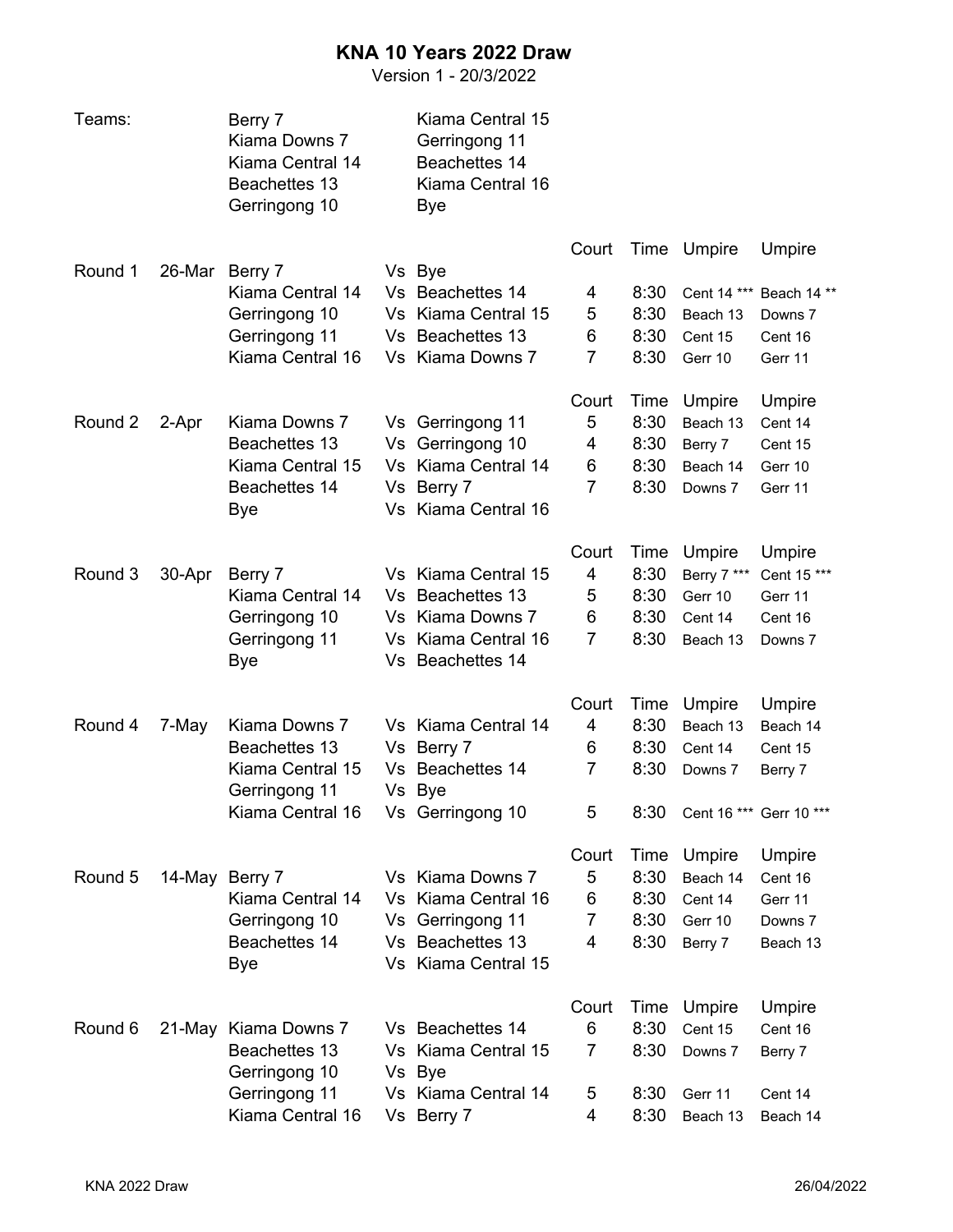## **KNA 10 Years 2022 Draw**

## Teams:

| 6<br>8:30<br>Vs Gerringong 11<br>Round 7<br>28-May<br>Berry 7<br>Cent 15<br>Cent 16<br>Vs Gerringong 10<br>7<br>8:30<br>Kiama Central 14<br>Cent 14 *** Gerr 10 ***<br>Kiama Central 15<br>Vs Kiama Downs 7<br>8:30<br>4<br>Beach 14<br>Gerr 11<br>Vs Kiama Central 16<br>8:30<br>Beachettes 14<br>5<br>Berry 7<br>Downs 7<br>Vs Beachettes 13<br>Bye<br>Court<br>Time<br>Umpire<br>Umpire<br>5<br>8:30<br>Round 8<br>Kiama Downs 7<br>Vs Beachettes 13<br>4-Jun<br>Gerr 10<br>Cent 15 |
|----------------------------------------------------------------------------------------------------------------------------------------------------------------------------------------------------------------------------------------------------------------------------------------------------------------------------------------------------------------------------------------------------------------------------------------------------------------------------------------|
|                                                                                                                                                                                                                                                                                                                                                                                                                                                                                        |
|                                                                                                                                                                                                                                                                                                                                                                                                                                                                                        |
|                                                                                                                                                                                                                                                                                                                                                                                                                                                                                        |
|                                                                                                                                                                                                                                                                                                                                                                                                                                                                                        |
|                                                                                                                                                                                                                                                                                                                                                                                                                                                                                        |
|                                                                                                                                                                                                                                                                                                                                                                                                                                                                                        |
| Kiama Central 14<br>Vs Bye                                                                                                                                                                                                                                                                                                                                                                                                                                                             |
| 8:30<br>Gerringong 10<br>Vs Berry 7<br>4<br>Downs 7<br>Beach 13                                                                                                                                                                                                                                                                                                                                                                                                                        |
| Vs Beachettes 14<br>8:30<br>Gerringong 11<br>6<br>Cent 16<br>Berry 7                                                                                                                                                                                                                                                                                                                                                                                                                   |
| $\overline{7}$<br>Kiama Central 16<br>Vs Kiama Central 15<br>8:30<br>Gerr 11<br>Beach 14                                                                                                                                                                                                                                                                                                                                                                                               |
| Court<br>Time<br>Umpire<br>Umpire                                                                                                                                                                                                                                                                                                                                                                                                                                                      |
| 6<br>8:30<br>Round 9<br>Vs Kiama Central 14<br>18-Jun<br>Berry 7<br>Beach 13<br>Beach 14                                                                                                                                                                                                                                                                                                                                                                                               |
| Beachettes 13<br>Vs Kiama Central 16<br>8:30<br>4<br>Berry 7<br>Gerr 10                                                                                                                                                                                                                                                                                                                                                                                                                |
| Kiama Central 15<br>5<br>8:30<br>Vs Gerringong 11<br>Cent 15 *** Gerr 11 ***                                                                                                                                                                                                                                                                                                                                                                                                           |
| $\overline{7}$<br>Vs Gerringong 10<br>8:30<br>Beachettes 14<br>Cent 16<br>Cent 14                                                                                                                                                                                                                                                                                                                                                                                                      |
| Vs Kiama Downs 7<br>Bye                                                                                                                                                                                                                                                                                                                                                                                                                                                                |
| Time Umpire<br>Court<br>Umpire                                                                                                                                                                                                                                                                                                                                                                                                                                                         |
| Round 10 25-Jun<br>Berry 7<br>Vs Bye                                                                                                                                                                                                                                                                                                                                                                                                                                                   |
| Kiama Central 14<br>Vs Beachettes 14<br>8:30<br>4<br>Gerr 10<br>Gerr 11                                                                                                                                                                                                                                                                                                                                                                                                                |
| 8:30<br>Vs Kiama Central 15<br>Gerringong 10<br>6<br>Beach 13<br>Beach 14                                                                                                                                                                                                                                                                                                                                                                                                              |
| 8:30<br>Gerringong 11<br>Vs Beachettes 13<br>7<br>Cent 14<br>Cent 15                                                                                                                                                                                                                                                                                                                                                                                                                   |
| Kiama Central 16<br>Vs Kiama Downs 7<br>5<br>8:30<br>Cent 16 *** Downs 7 ***                                                                                                                                                                                                                                                                                                                                                                                                           |
| Court<br>Time<br>Umpire<br>Umpire                                                                                                                                                                                                                                                                                                                                                                                                                                                      |
| Round 11 16-Jul<br>Kiama Downs 7<br>Vs Gerringong 11<br>8:30<br>6<br>Beach 14<br>Cent 14                                                                                                                                                                                                                                                                                                                                                                                               |
| Vs Gerringong 10<br>8:30<br>Beachettes 13<br>4<br>Cent 15<br>Berry 7                                                                                                                                                                                                                                                                                                                                                                                                                   |
| Vs Kiama Central 14<br>8:30<br>Kiama Central 15<br>7<br>Beach 13<br>Gerr 10                                                                                                                                                                                                                                                                                                                                                                                                            |
| Beachettes 14<br>Vs Berry 7<br>8:30<br>Downs 7<br>Gerr 11<br>5                                                                                                                                                                                                                                                                                                                                                                                                                         |
| Vs Kiama Central 16<br>Bye                                                                                                                                                                                                                                                                                                                                                                                                                                                             |
| Court<br>Time<br>Umpire<br>Umpire                                                                                                                                                                                                                                                                                                                                                                                                                                                      |
| $\overline{4}$<br>8:30<br>Round 12 23-Jul<br>Vs Kiama Central 15<br>Gerr 10<br>Berry 7<br>Gerr 11                                                                                                                                                                                                                                                                                                                                                                                      |
| Vs Beachettes 13<br>8:30<br>Kiama Central 14<br>6<br>Cent 14 ***<br>Beach 13**                                                                                                                                                                                                                                                                                                                                                                                                         |
| Vs Kiama Downs 7<br>8:30<br>Gerringong 10<br>7<br>Cent 15<br>Cent 16                                                                                                                                                                                                                                                                                                                                                                                                                   |
| Vs Kiama Central 16<br>5<br>8:30<br>Gerringong 11<br>Berry 7<br>Downs 7                                                                                                                                                                                                                                                                                                                                                                                                                |
| Vs Beachettes 14<br>Bye                                                                                                                                                                                                                                                                                                                                                                                                                                                                |
| Umpire<br>Court<br>Time<br>Umpire                                                                                                                                                                                                                                                                                                                                                                                                                                                      |
| 4<br>8:30<br>Round 13 30-Jul<br>Kiama Downs 7<br>Vs Kiama Central 14<br>Beach 13<br>Gerr 10                                                                                                                                                                                                                                                                                                                                                                                            |
| Beachettes 13<br>8:30<br>Vs Berry 7<br>7<br>Cent 14<br>Cent 16                                                                                                                                                                                                                                                                                                                                                                                                                         |
| Kiama Central 15<br>Vs Beachettes 14<br>5<br>8:30<br>Cent 15 *** Beach 14 **<br>Gerringong 11<br>Vs Bye                                                                                                                                                                                                                                                                                                                                                                                |
| Kiama Central 16<br>Vs Gerringong 10<br>8:30<br>6<br>Downs 7<br>Berry 7                                                                                                                                                                                                                                                                                                                                                                                                                |